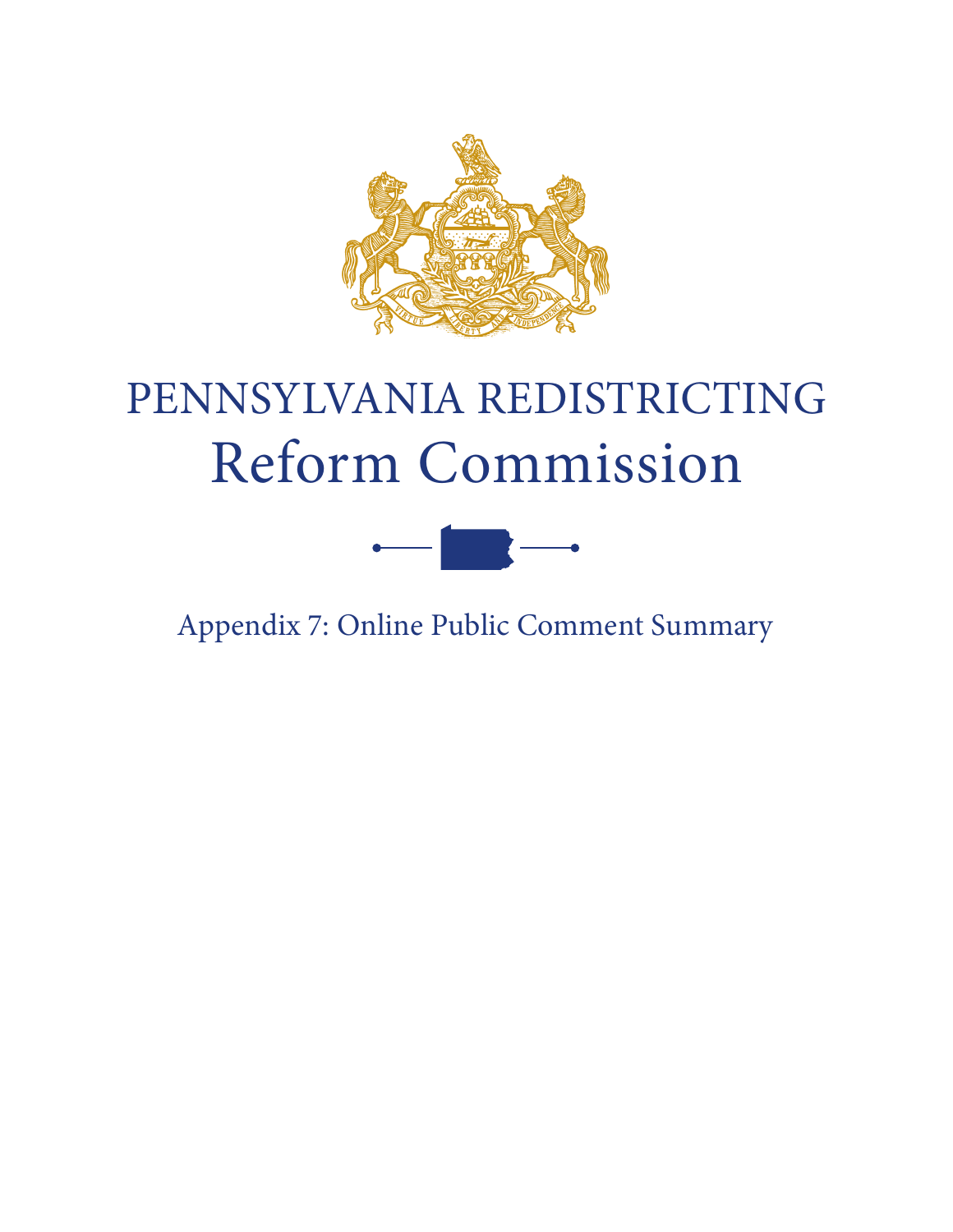# Appendix 7: Online Public Comment Summary

# **Overview**

The Pennsylvania Redistricting Reform Commission, established last November, held a total of nine public meetings over the last six months in order to gather feedback from the public concerning their thoughts about redistricting. The Commission also offered the public an opportunity to submit comments online for several months, closing on June 30, 2019. The public was asked to respond to these questions:

- 1. How has the redistricting process affected you or your community? Do you have a story that illustrates how you or your community are impacted by the drawing of political boundaries?
- 2. Who do you believe should draw, change, or approve the maps in Pennsylvania? (Note: These responsibilities can belong to different groups.)
- 3. What types of criteria or values do you believe should be prioritized in the redistricting process in Pennsylvania? (Note: These can include, for example: compactness and equal population between districts, but there are numerous others.)
- 4. Please submit any other thoughts, questions, concerns, or comments not included in the prior responses.

There were a total of 240 unique public comments received from respondents. Not every respondent answered all four questions. What follows is a thematic summary that captures the diversity of responses and includes several quotes that stuck out as the comments were reviewed.

## *Question 1*

*How has the redistricting process affected you or your community? Do you have a story that illustrates how you or your community are impacted by the drawing of political boundaries?*

Gerrymandering has affected many people and communities across the Commonwealth in an acute way. Respondents to this question feel that many of their districts have been created or redrawn in order to pre-determine the political affiliation of the representative for their district. This process affects communities across the Commonwealth because it depresses turnout as people lose faith in the system. They believe that politicians in safe seats lack any sort of accountability.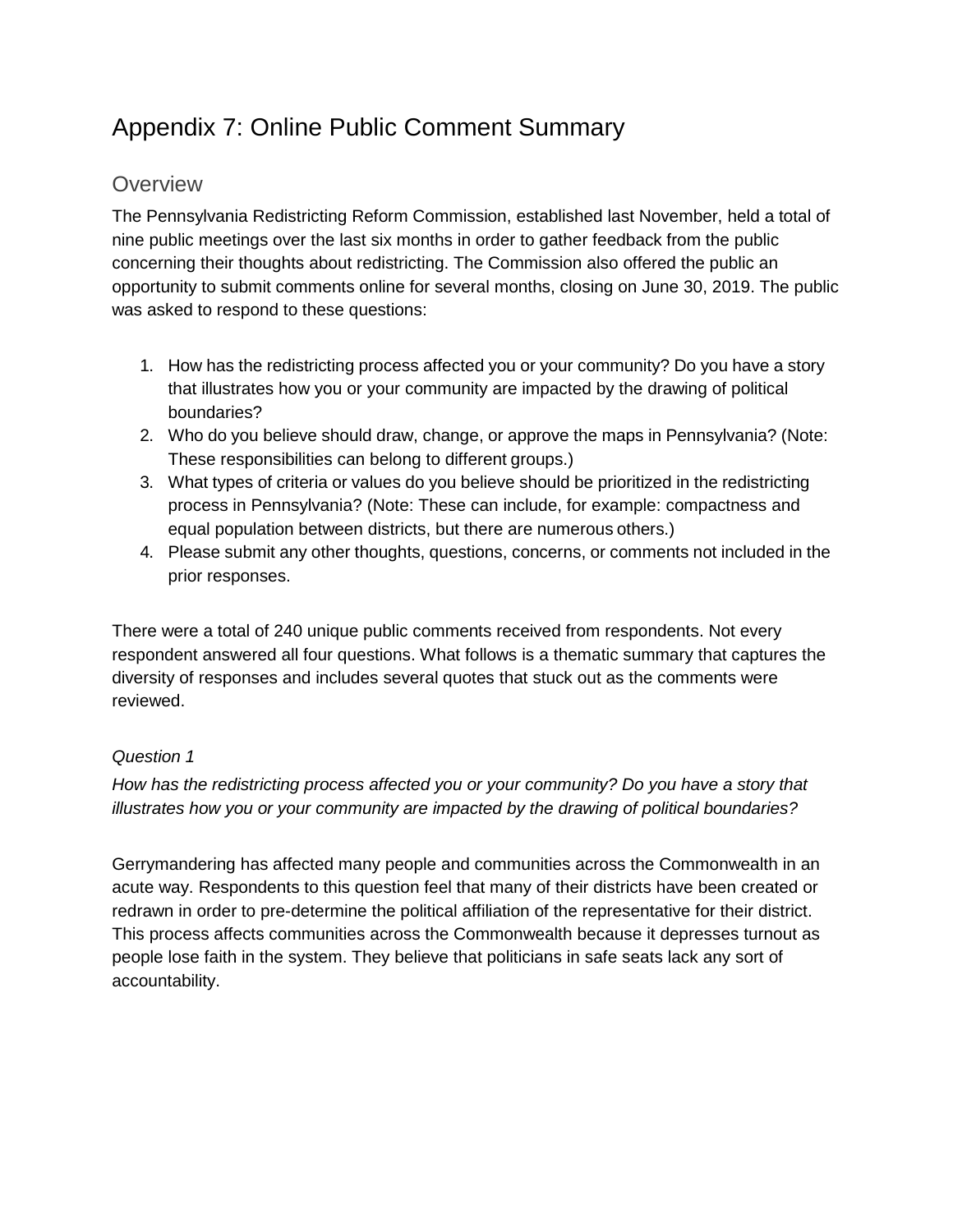Dozens of the comments came from residents of Erie County and revolve around their concerns that their voices and votes are not heard due to the partisan splitting of Erie. These respondents, and more, feel that there are distinct differences in the needs of urban, suburban, and rural places and legislators should be equipped to deal with the concerns of their respective areas, preserving the continuity of community, rather than splitting them up for (at least perceived) partisan purposes. The splitting of communities also hurts the organizing ability of Pennsylvanians; several shared stories of being turned away from activism because they were unable to effectively discuss community issues with friends and neighbors because their representation is split between different districts. Some respondents also shared a story of a school district attempting to advocate for themselves by contacting their legislator, but that legislator was completely unaware that he represented that school district.

Gerrymandering has also contributed to a general sense of distrust of the legislators themselves. Many citizens believe that gerrymandering, a practice that many defined as legislators picking their voters, rather than voters picking their legislators, would be practiced by both parties if afforded the chance. Furthermore, respondents feel this process contributes, in large part, to fewer contested races. They feel gerrymandering leads to legislators only catering to certain voters in their district, and that districts drawn to benefit a legislator create a lack of accountability. This forms a legislature that is unresponsive to constituents and that refuses to advance many bills that have bipartisan and mass citizen support. Respondents feel that historically gerrymandered, and thus underrepresented, areas of the Commonwealth are the most adversely impacted because they did not, and do not, have legislators that feel obligated to help these communities because the legislators know they do not need their votes. They also feel that gerrymandering creates a sense of hopelessness, contributing to a depressed turnout in elections. These factors, felt by many of the respondents, contribute to a general sense of an erosion of trust in democracy.

However, many Pennsylvanians from Representative Conor Lamb's district wrote in positively, talking about how much the redistricting had benefited them and their communities, increasing their trust in democracy and electing a candidate "whose views better align with [their] community."

### *Question 2*

*Who do you believe should draw, change, or approve the maps in Pennsylvania? (Note: These responsibilities can belong to different groups.)*

Almost every respondent believes that the current process of drawing maps should be changed. The general consensus was that responsibility for map drawing should move away from being solely vested in the legislature – which many see as a conflict of interest. There are two overarching themes that emerge in almost every comment – that the citizens of Pennsylvania want a more transparent process, as well as a process that includes some form of public input.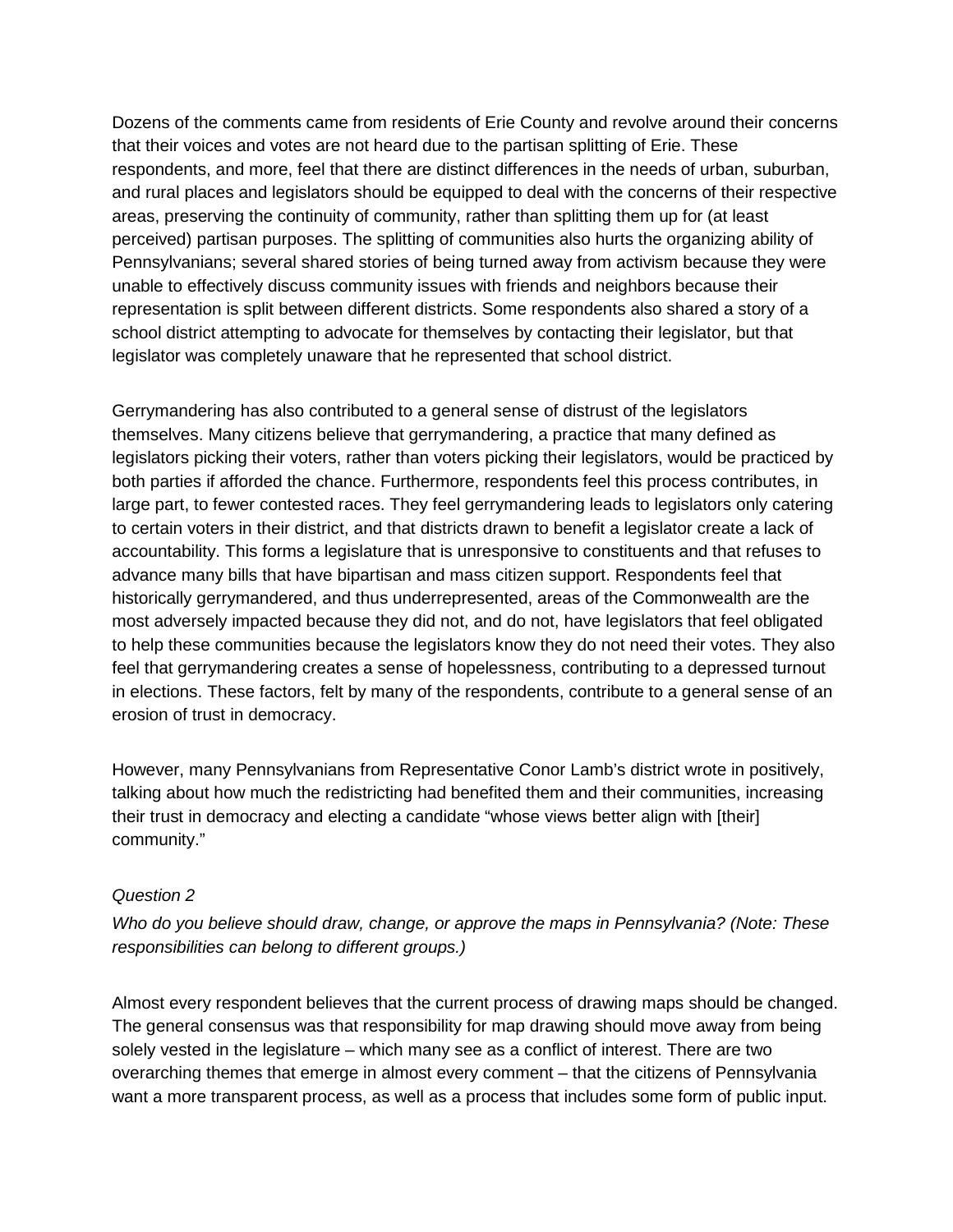However, respondents' perspectives differed drastically as to how these objectives should be achieved.

Many advocated for some form of independent, citizen-led commission to draw the maps. Some supporters of this strategy believe that there should be no input from politicians, or anyone involved in the political sphere. These advocates point to California as a state with a model commission that contains a laundry list of criteria as to which citizens can serve. These criteria are focused around citizens being nonpartisan, and largely reflect the provisions laid out in HB23 – a bill that these respondents strongly supported. Other supporters of the independent commission model believe that, while an independent commission should draw the maps, the legislature should have some form of approval.

Respondents were largely split on how this would be achieved in an actionable manner, with some believing that the state legislature should approve the congressional maps, while deferring to an entity such as the Pennsylvania Supreme Court for final approval of the state legislative maps in order to avoid a conflict of interest. Still others believe that the commission should create several maps, one of which would be approved by the legislature, which would have the ability to make small, largely technical changes to the maps. Moving away from the independent commission model, other respondents believe that a commission should be formed with either an equal number of Republicans and Democrats, or an equal mix of Republicans, Democrats, and independents. A similar split existed as to whether this commission should be allowed to simply create the maps, or whether respondents believe they should be approved by the legislature.

A different set of respondents approached the transparency angle from another perspective. They argue that with the advanced technology that is now available, maps should be drawn using advanced computer software and artificial intelligence, because, in their words, humans may always be corruptible, but computers will be able to produce the most unbiased and fairest maps. The last idea to increase public input and transparency into the map-drawing process was for this commission, or the legislature, to come up with a plan to 'fix' redistricting and have voters approve or reject the plan via referendum.

### *Question 3*

*What types of criteria or values do you believe should be prioritized in the redistricting process in Pennsylvania? (Note: These can include, for example: compactness and equal population between districts, but there are numerous others.)*

The vast majority of respondents believe in similar types of values and criteria that should be prioritized in the redistricting process in Pennsylvania. One overarching theme that emerged throughout the comments was that people did not want communities divided. They want compact, contiguous districts that respect municipal boundaries while maintaining equal populations. Respondents want to ensure that communities of color and communities of interest